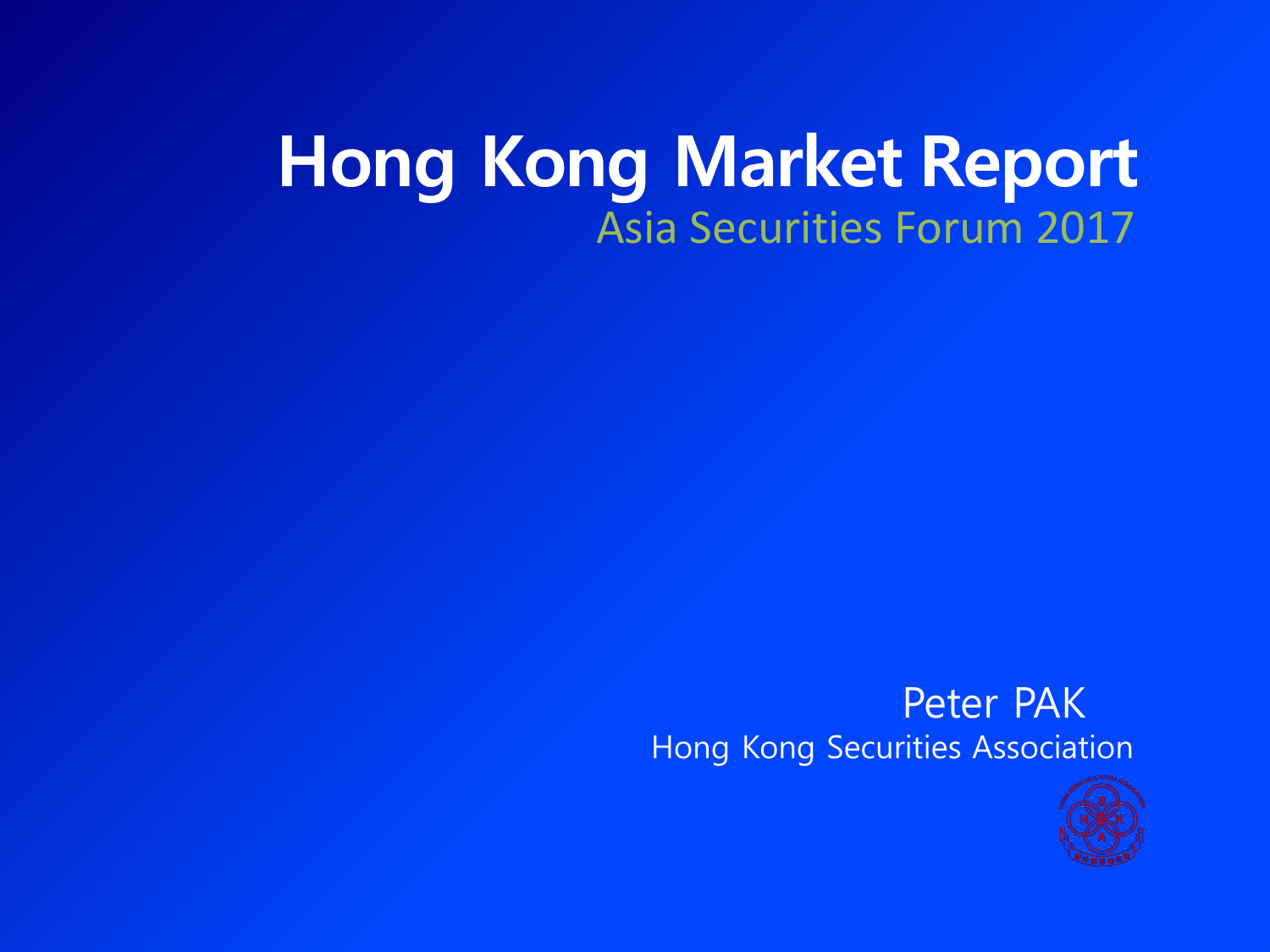



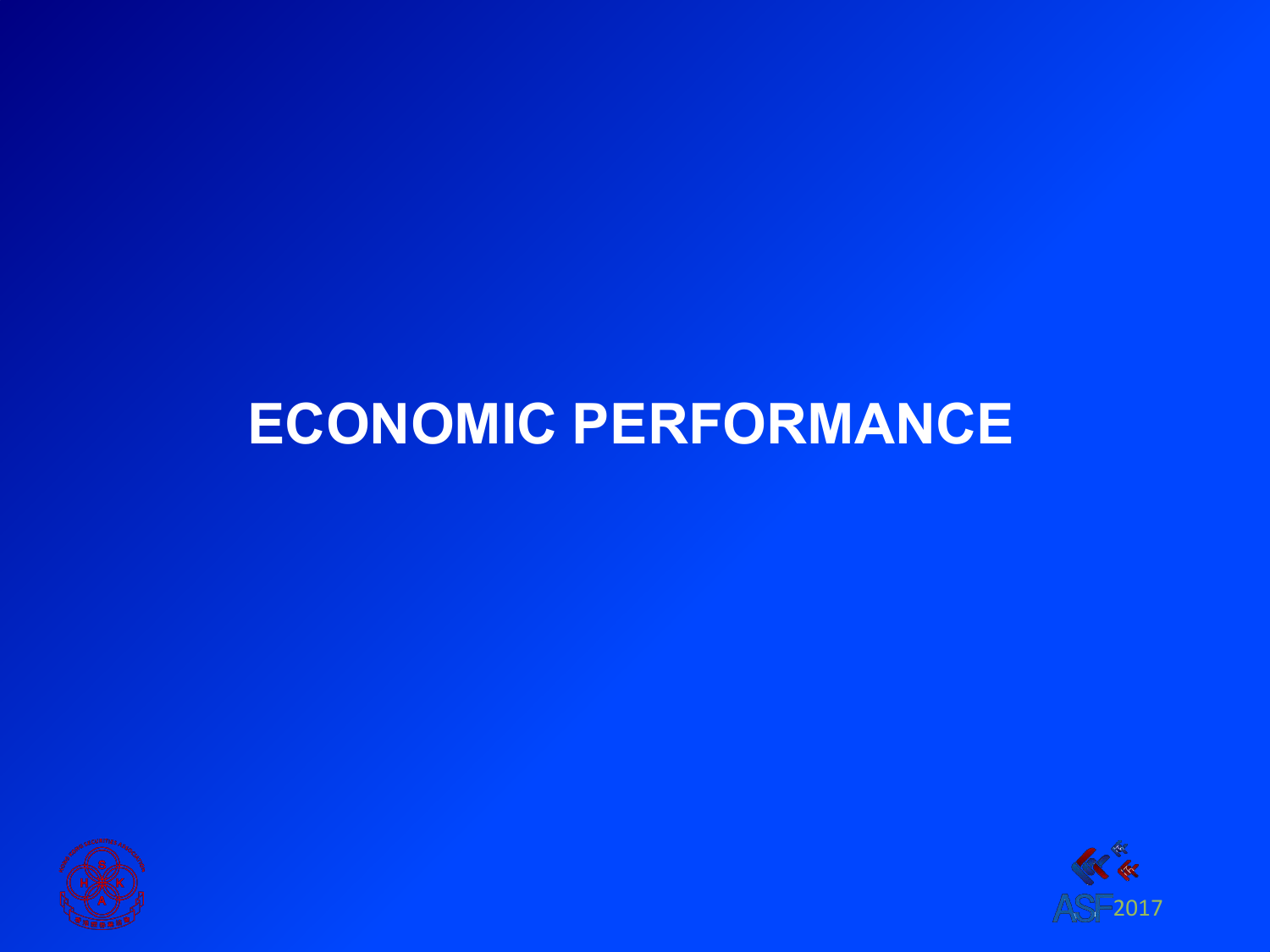#### **Key Economic Indicators**

|                                                     | 2014   | 2015   | 2016  | <b>2017Q2</b> |
|-----------------------------------------------------|--------|--------|-------|---------------|
| GDP(yoy,%)                                          | 2.8    | 2.4    | 2.0   | 3.8           |
| CPI(yoy, %)                                         | 4.4    | 3.0    | 2.4   | 2.0           |
| <b>Unemployment rate(%)</b>                         | 3.3    | 3.3    | 3.4   | 3.2           |
| Foreign reserve (US\$billion)                       | 328.5  | 358.8  | 386.2 | 408.0         |
| <b>Overall Balance of Payments</b><br>(HK\$billion) | 139.09 | 281.99 | 8.86  | 76.11         |

Source: Census and Statistics Department, the HKSAR Government



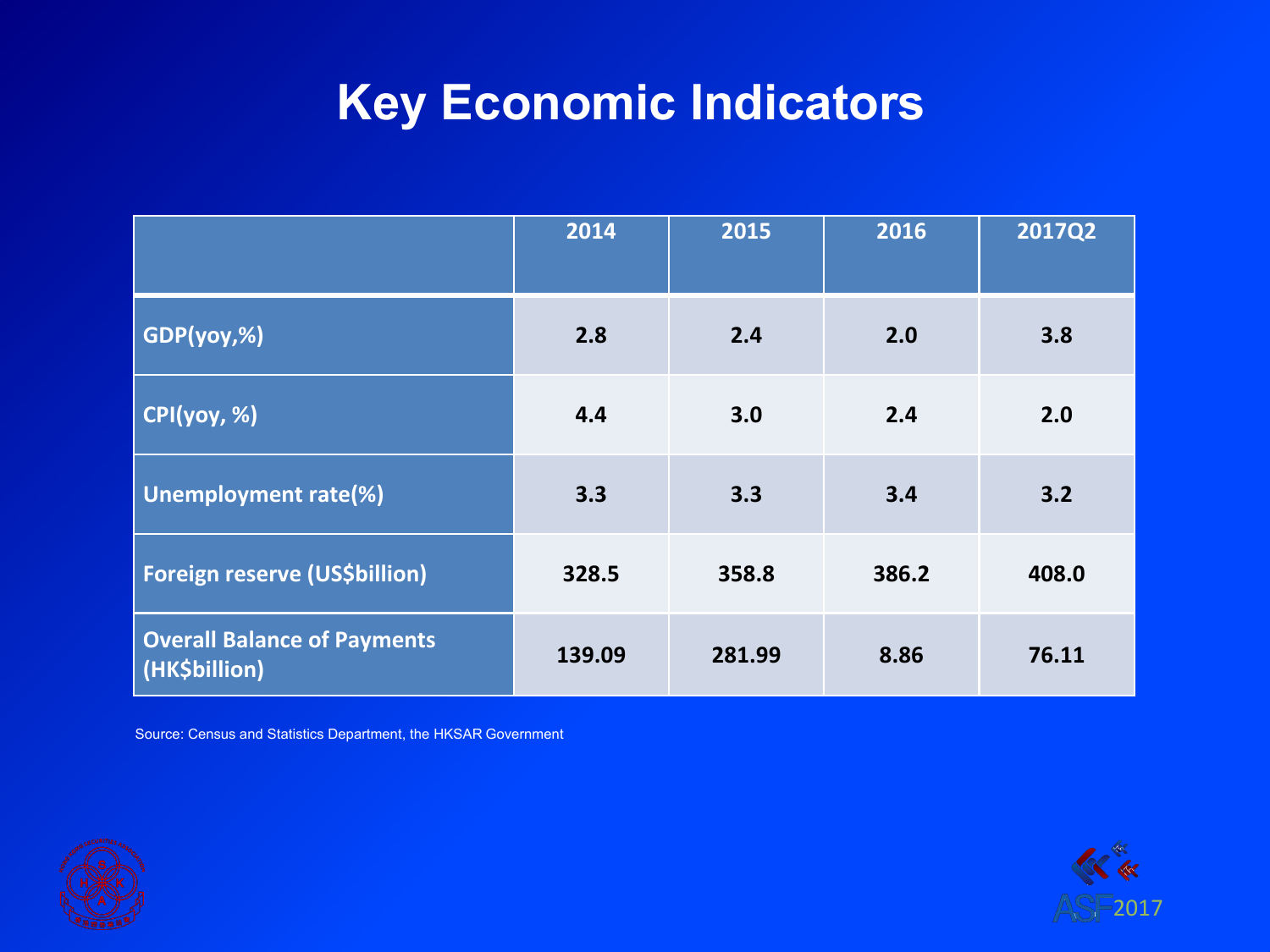#### **Year-on-year Rates of Change in the Consumer Price Index**



Source: Census and Statistics Department, the HKSAR Government



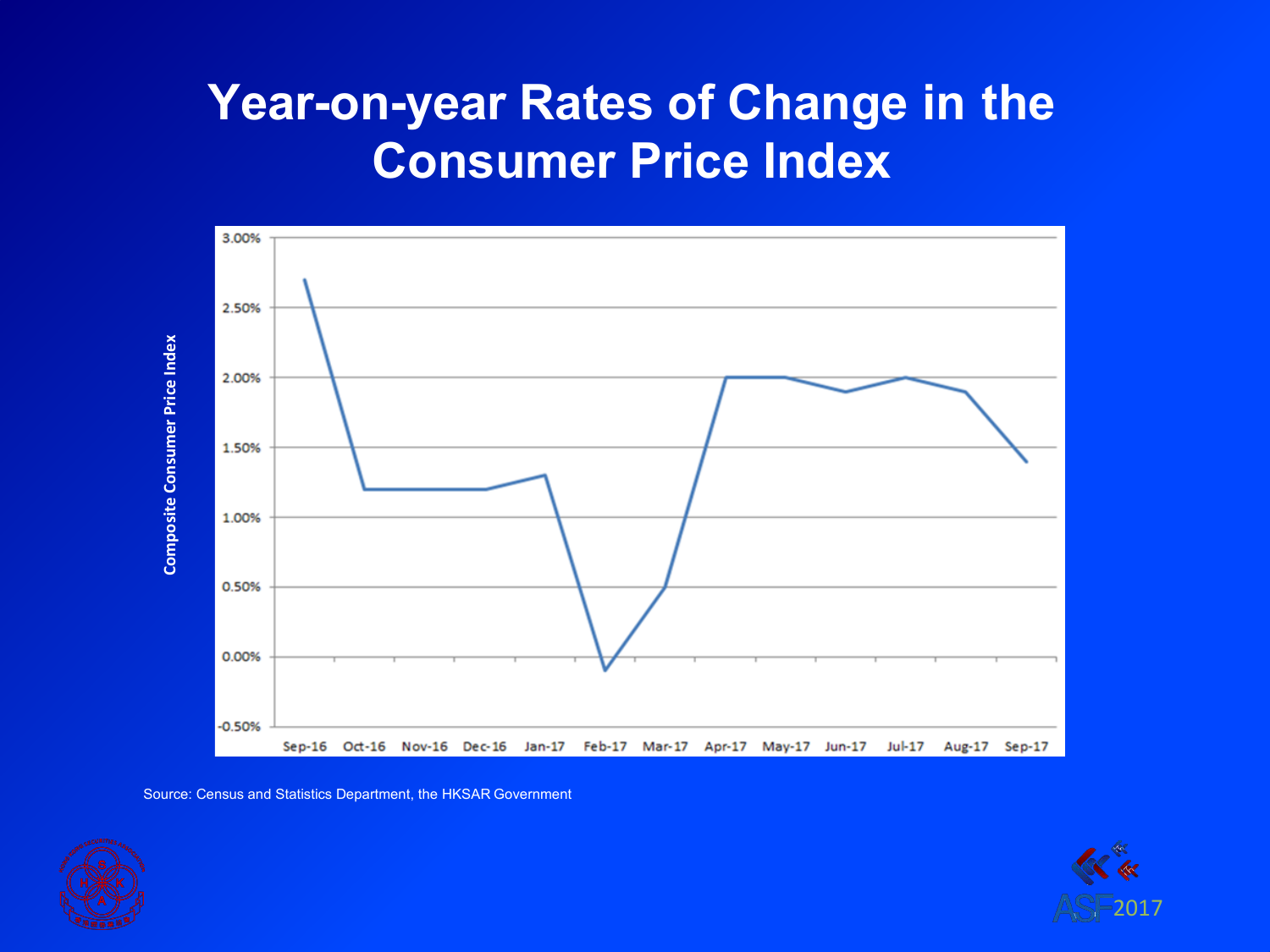## **SECURITIES MARKETS**



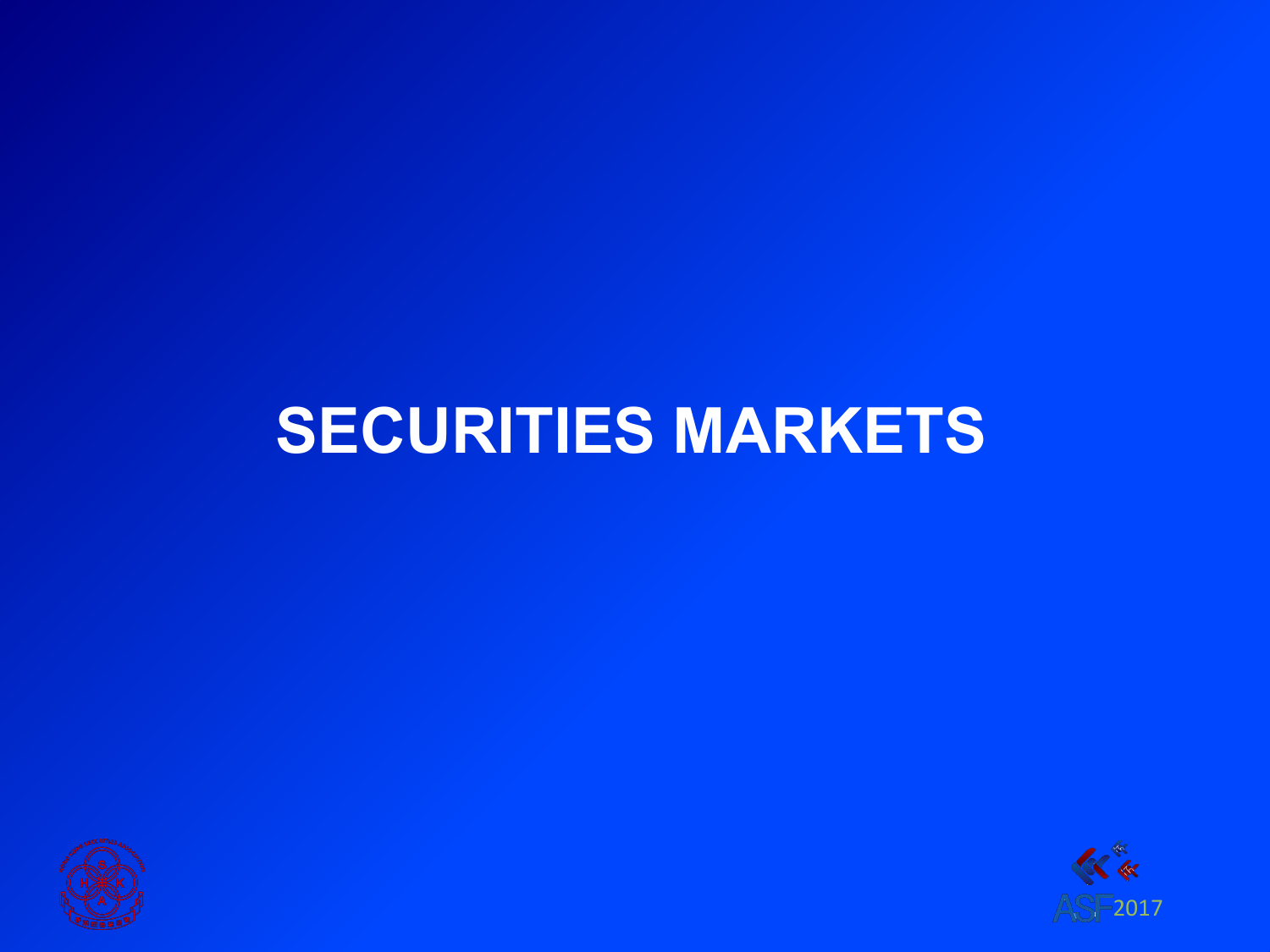#### **Key Statistics of Securities Listed on SEHK**

|                                               | 2013   | 2014   | 2015   | 2016   | 2017(Oct) |
|-----------------------------------------------|--------|--------|--------|--------|-----------|
| <b>Number of listed companies</b>             | 1,463  | 1,752  | 1,866  | 1,973  | 2,082     |
| <b>Total market capitalization(HK\$Bil)</b>   | 24,043 | 25,072 | 24,684 | 24,761 | 32,253    |
| <b>Number of listed securities</b>            | 8,522  | 9,060  | 9,015  | 8,591  | 12,072    |
| <b>Number of equity warrants</b>              | 8      | 10     | 13     | 9      | 8         |
| <b>Number of derivatives warrants</b>         | 4,715  | 4,938  | 4,590  | 3,705  | 5,509     |
| <b>Number of Callable Bull/Bear Contracts</b> | 1,620  | 1,579  | 1,630  | 1,844  | 3,315     |
| <b>Number of mutual funds</b>                 | 129    | 134    | 145    | 157    | 148       |
| <b>Number of debt securities</b>              | 403    | 640    | 762    | 892    | 994       |



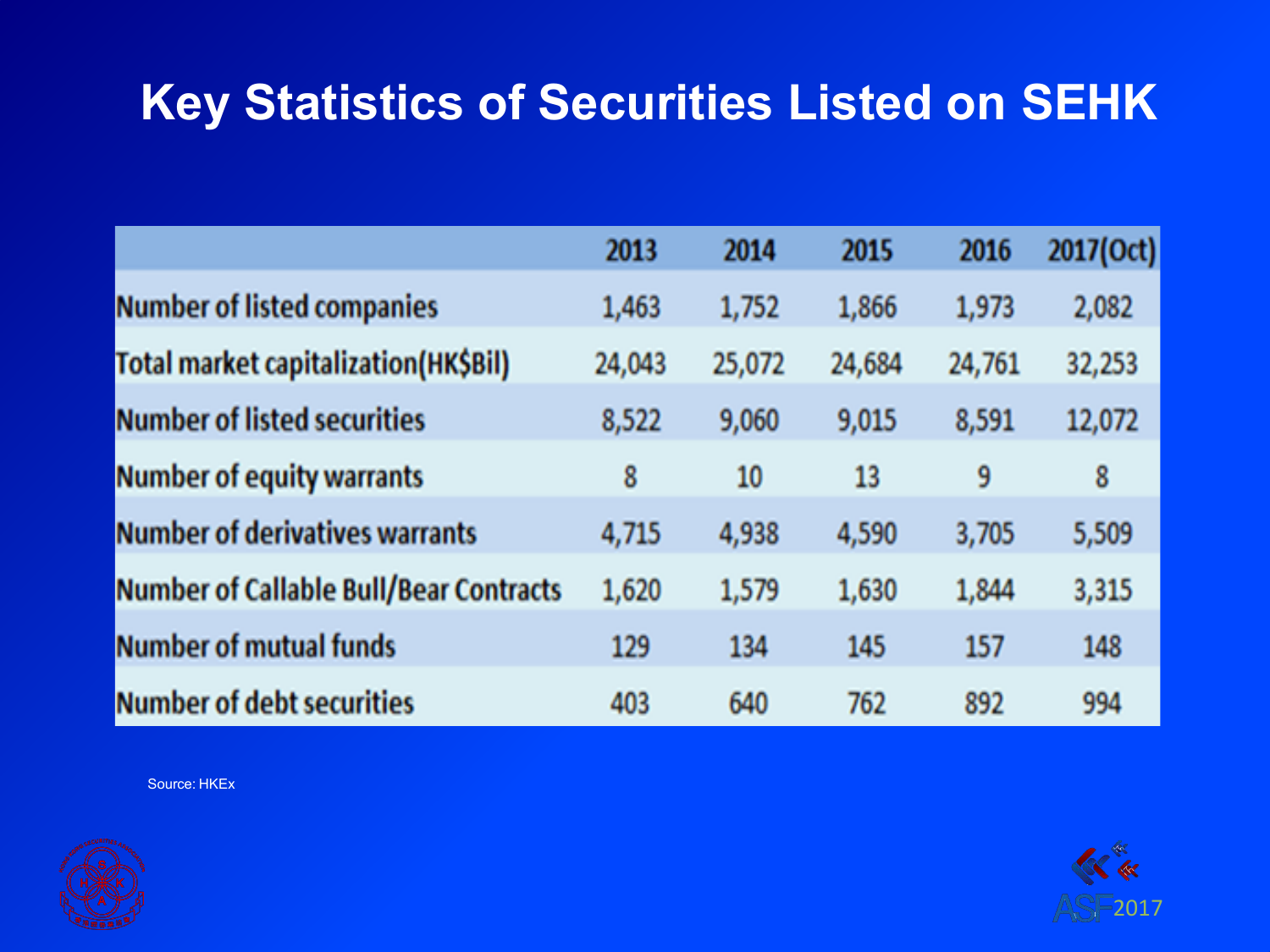#### **Movements of Hang Seng Index**



Source: Bloomberg



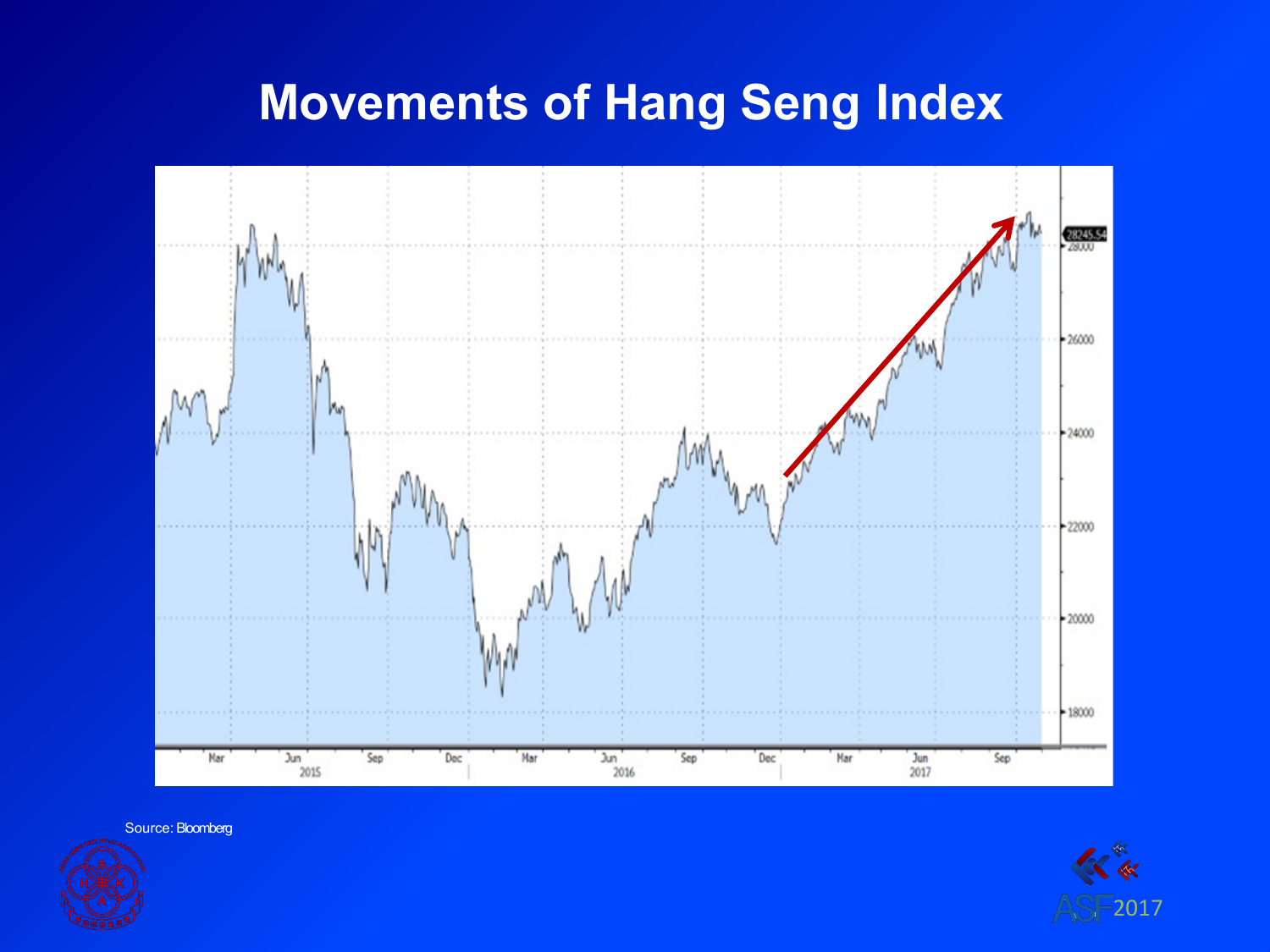#### **Trading Statistics**





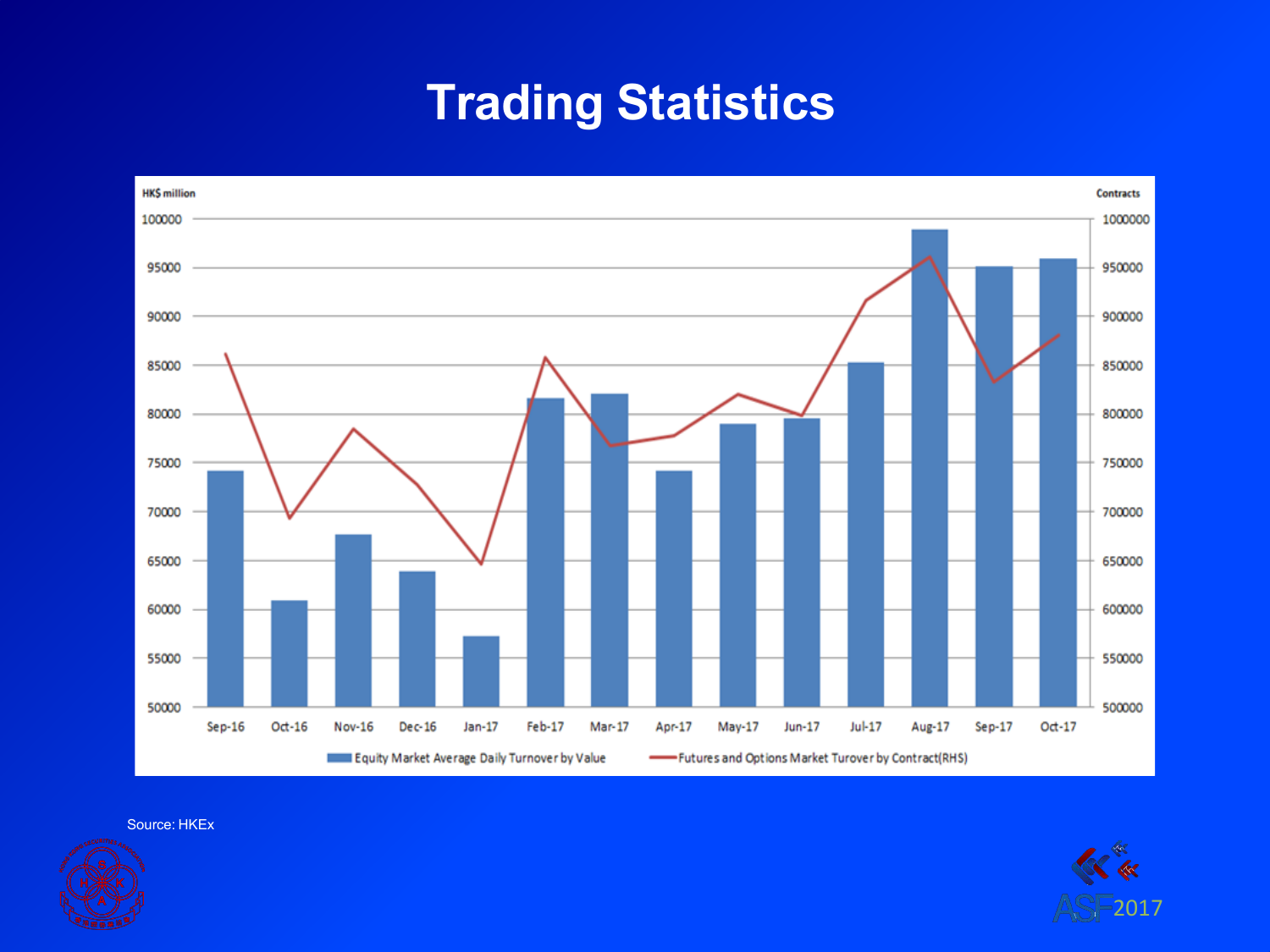#### **2016 Global IPO League Table By Equity Funds Raised**



US\$ million

2017

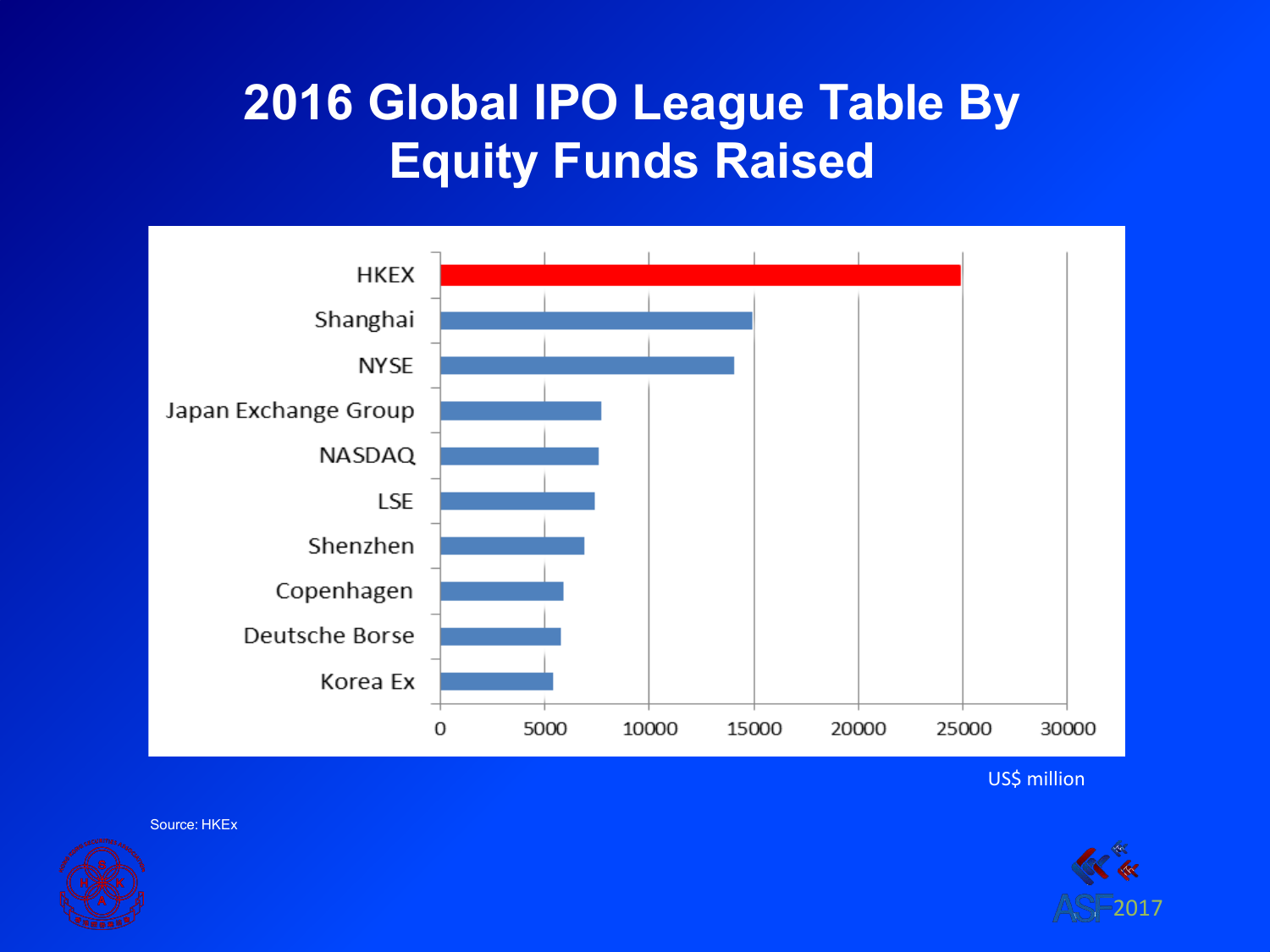#### **RECENT MARKET DEVELOPMENT**



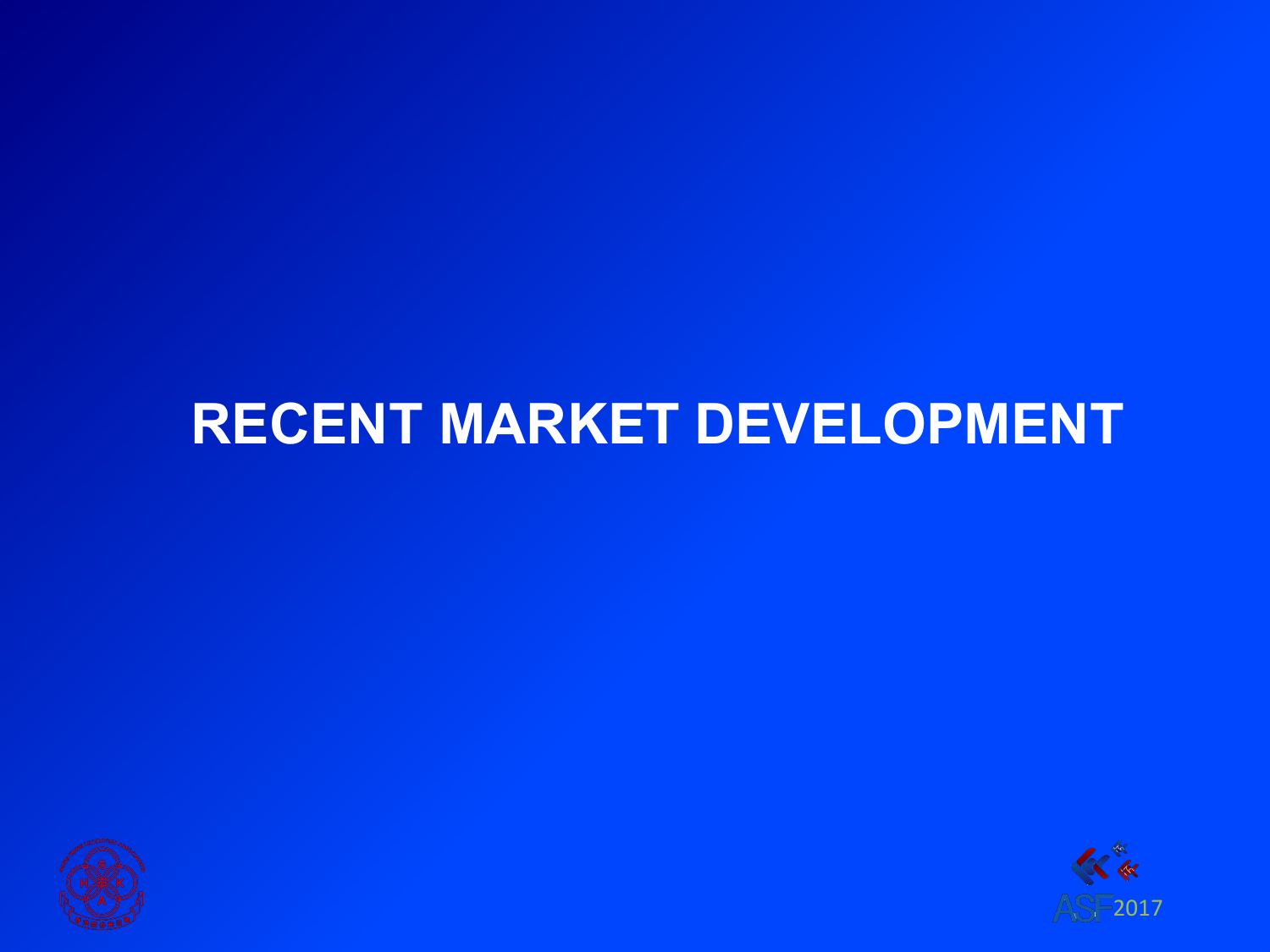#### **Monthly Net Fund Inflows for Mainland-HK Stock Connect**





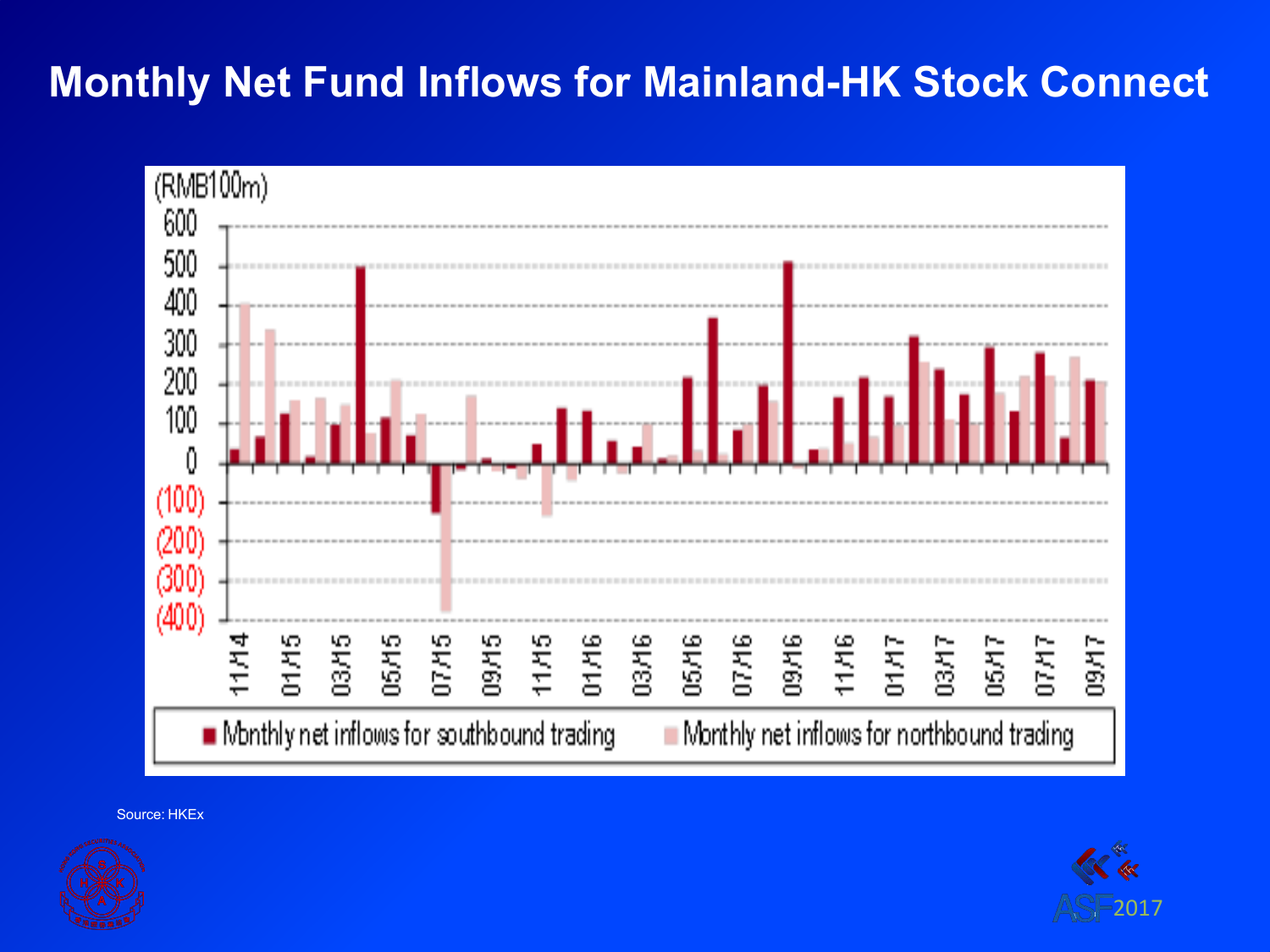#### **Newly Launched Bond Connect**

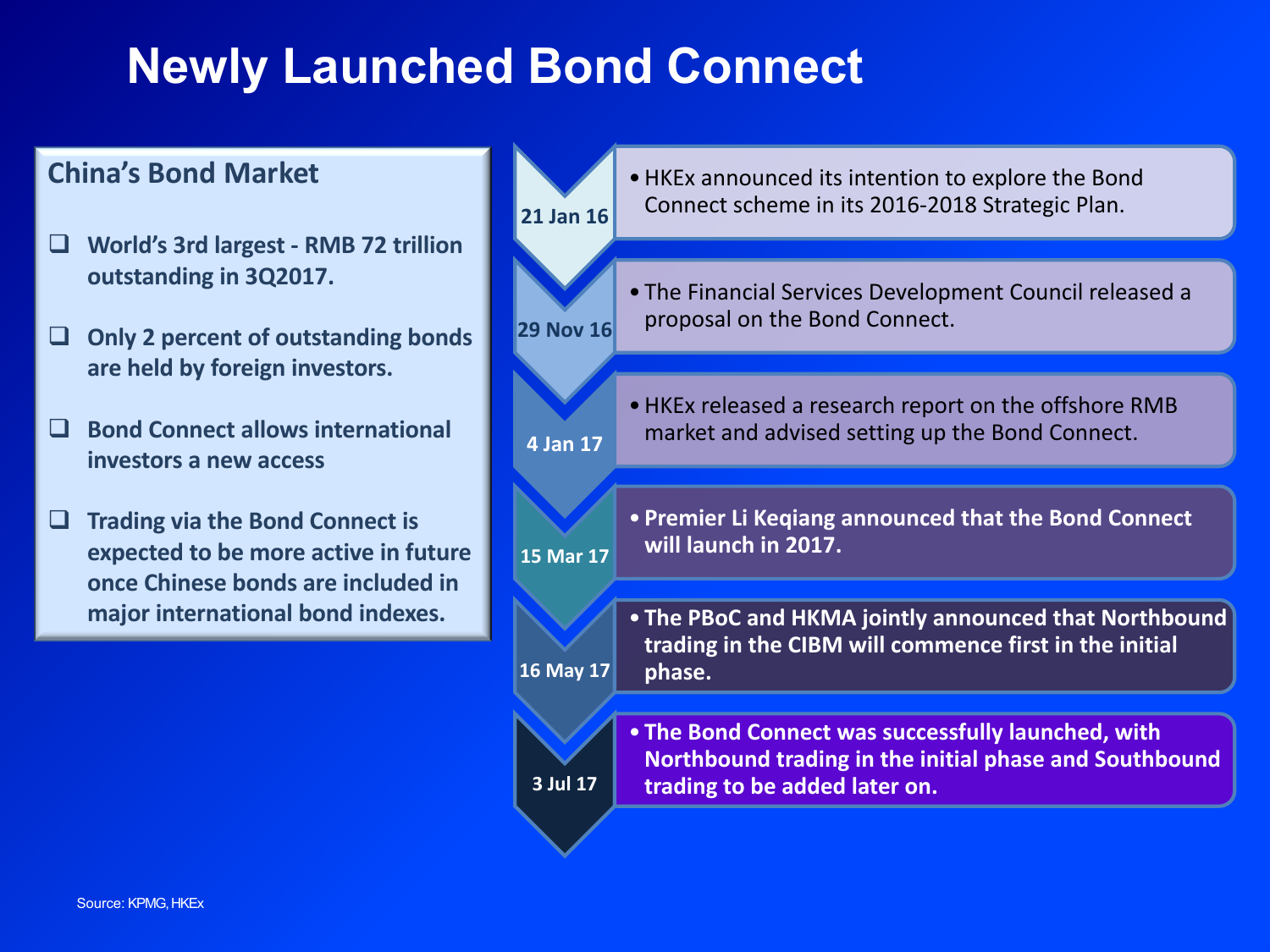



### **OPPORTUNITIES & CHALLENGES**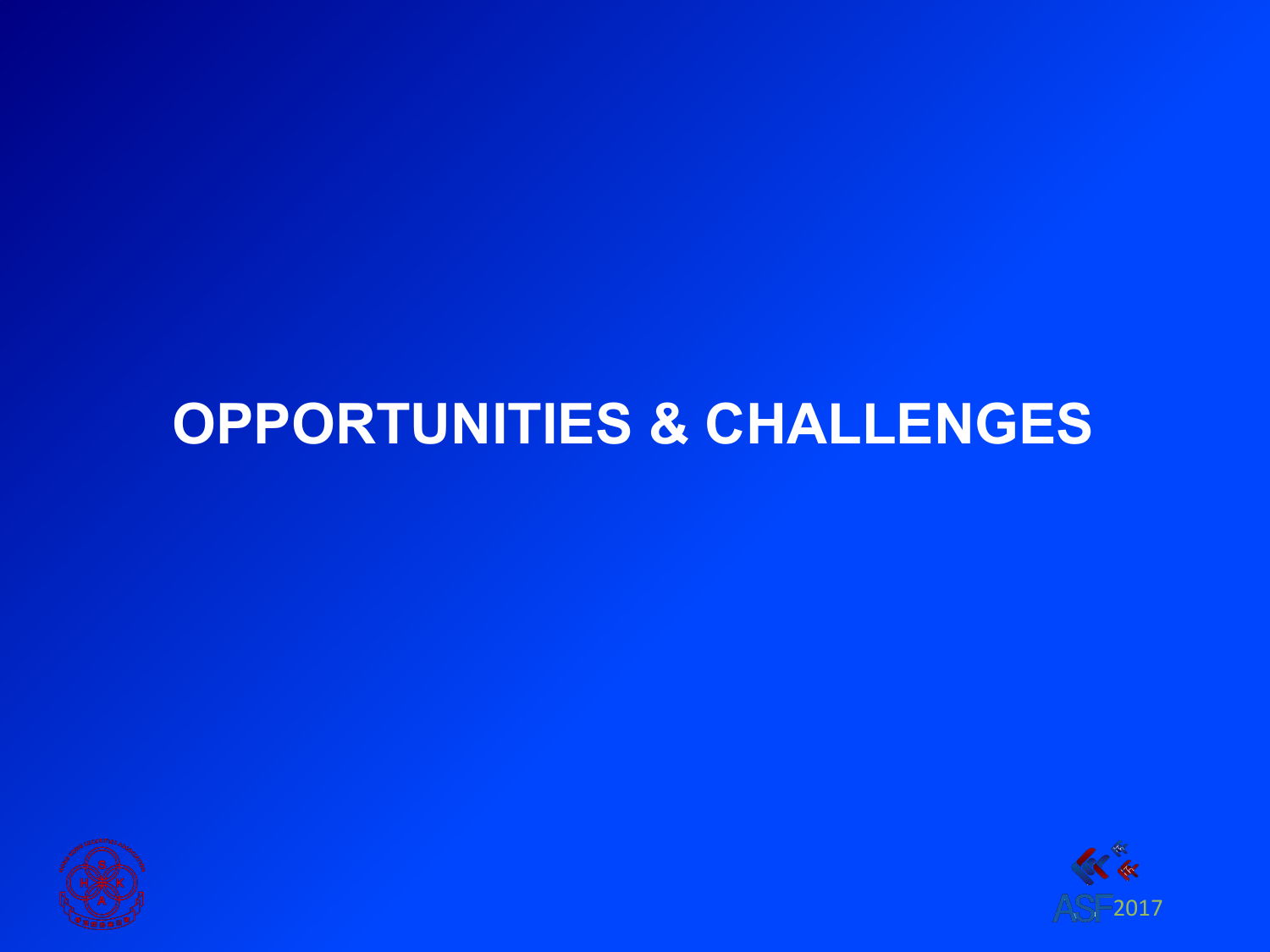## **Key Opportunities**

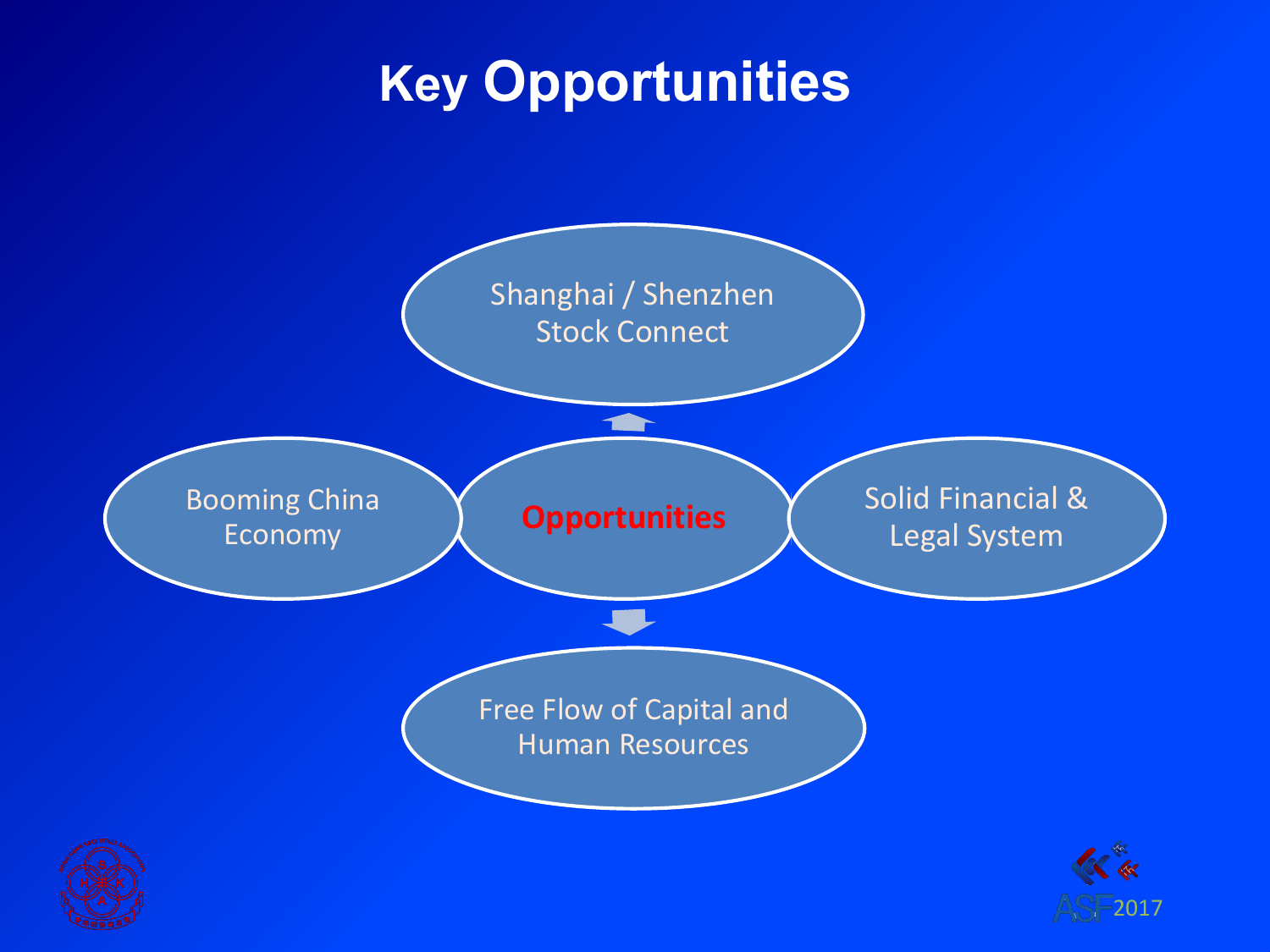#### **Major Challenges**